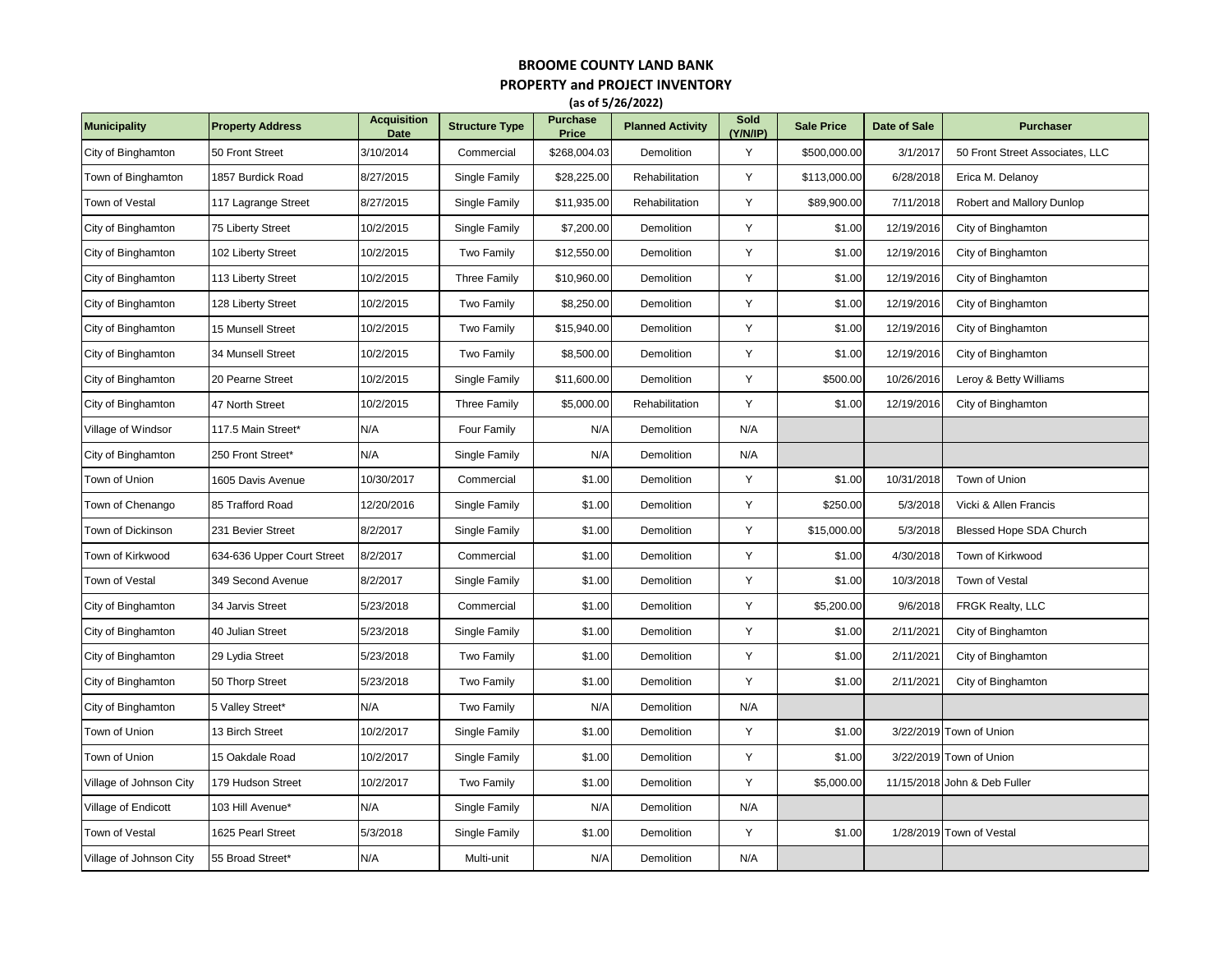## **BROOME COUNTY LAND BANK PROPERTY and PROJECT INVENTORY**

**(as of 5/26/2022)**

| <b>Municipality</b>     | <b>Property Address</b> | <b>Acquisition</b><br>Date | <b>Structure Type</b>        | <b>Purchase</b><br>Price | <b>Planned Activity</b> | Sold<br>(Y/N/IP) | <b>Sale Price</b> | Date of Sale | <b>Purchaser</b>                            |
|-------------------------|-------------------------|----------------------------|------------------------------|--------------------------|-------------------------|------------------|-------------------|--------------|---------------------------------------------|
| Village of Johnson City | 59 Broad Street*        | N/A                        | Multi-unit                   | N/A                      | <b>Demolition</b>       | N/A              |                   |              |                                             |
| Town of Windsor         | 1200 NY Route 79*       | N/A                        | Single Family                | N/A                      | Demolition              | N/A              |                   |              |                                             |
| Town of Maine           | 2977 NYS Route 26       | 6/21/2018                  | Single Family                | \$1.00                   | Demolition              | Y                | \$1.00            |              | 1/28/2019 Town of Maine                     |
| Town of Kirkwood        | 1080/1090 US Route 11*  | N/A                        | Multi-unit                   | N/A                      | Demolition              | N/A              |                   |              |                                             |
| City of Binghamton      | 3 King Avenue           | 10/24/2018                 | Multi-unit                   | \$5,000.00               | Rehabilitation          | Y                | \$7,500.00        | 1/22/2021    | Vision Build Holdings Binghamton LLC        |
| City of Binghamton      | 32 Hayes Street         | 10/24/2018                 | Single Family                | \$5,000.00               | Rehabilitation          | Y                | \$85,000.00       |              | 10/20/2020 Dorian Robbins-Feggins           |
| City of Binghamton      | 76 Park Avenue          | 10/24/2018                 | Single Family                | \$5,000.00               | Rehabilitation          | Y                | \$81,900.00       | 1/11/2021    | John Noonan                                 |
| City of Binghamton      | 1223 Vestal Avenue      | 10/24/2018                 | Single Family                | \$1.00                   | Demolition              | Y                | \$501.00          |              | 8/13/2019 Roger and Corina McCallum         |
| City of Binghamton      | 21 Milford Street       | 10/24/2018                 | Single Family                | \$1.00                   | Demolition              | Y                | \$500.00          |              | 3/22/2019 Miguel and Karen Southee          |
| Town of Binghamton      | 3492 Margery Street     | 4/2/2019                   | Two-Family                   | \$1.00                   | Demolition              | Y                | \$1.00            |              | 5/6/2021 Broome County Habitat for Humanity |
| Town of Vestal          | 1125 Glenwood Road      | 5/23/2019                  | Single Family                | \$2,500.00               | Rehabilitation          | Y                | \$130,000.00      |              | 12/14/2020 Ian Sansone                      |
| Town of Binghamton      | 2339 Oswego Street      | 6/27/2019                  | Single Family                | \$1.00                   | Demolition              | Y                | \$500.00          |              | 10/2/2019 Alice Kweller                     |
| Town of Vestal          | 147-151 Front Street    | 6/27/2019                  | Multi-<br>unit/Commercial    | \$1.00                   | Demolition              | IP               | \$2.00            | 7/15/2022    | <b>Town of Vestal</b>                       |
| Town of Union           | 7 East Maine Road       | 5/4/2020                   | Manufactured<br>Housing Park | \$1.00                   | Demolition              | Y                | \$1.00            |              | 2/19/2021 Broome County                     |
| City of Binghamton      | 33 Linden Street        | 5/4/2020                   | Two-Family                   | \$1,500.00               | Rehabilitation          | N                |                   |              |                                             |
| City of Binghamton      | 47 Robinson Street      | 5/4/2020                   | Two-Family                   | \$1.00                   | Demolition              | Y                | \$200.00          | 1/22/2021    | Daniel & Suzanne DePrato                    |
| City of Binghamton      | 55 Park Terrace Place   | 5/4/2020                   | Two-Family                   | \$1.00                   | Demolition              | Y                | \$500.00          |              | 1/21/2021 Timothy D. Bunts                  |
| City of Binghamton      | 124 Gaylord Street      | 5/4/2020                   | Single Family                | \$1,500.00               | Rehabilitation          | Y                | \$90,000.00       |              | 5/13/2022 Emily Heater                      |
| Town of Union           | 149 Endwell Street      | 6/2/2020                   | Single Family                | \$1.00                   | Demolition              | Y                | \$1.00            | 2/25/2021    | Village of Johnson City                     |
| City of Binghamton      | 15 Birch Street         | 9/2/2020                   | Two-Family                   | \$1,500.00               | Rehabilitation          | ${\sf N}$        |                   |              |                                             |
| Village of Johnson City | 28 Willow Street*       | N/A                        | Two-Family                   | N/A                      | Demolition              | N/A              |                   |              |                                             |
| Village of Endicott     | 108 Roosevelt Avenue    | 3/8/2021                   | Two-Family                   | \$1.00                   | Demolition              | Y                | \$150.00          |              | 2/28/2022 Seth Brooks                       |
| Town of Dickinson       | 22 Fuller Street        | 3/8/2021                   | Single Family                | \$1.00                   | Demolition              | Y                | \$3,000.00        |              | 5/19/2022 David Baycura                     |
| Town of Vestal          | 1944 North Road         | 3/8/2021                   | Single Family                | \$1.00                   | Demolition              | Y                | \$1,000.00        | 9/24/2021    | Angele Ahmar                                |
| Town of Vestal          | 2300 Owego Road         | 3/8/2021                   | Single Family                | \$1.00                   | Demolition              | N                |                   |              |                                             |
| Town of Union           | 1215 Nanticoke Drive    | 5/7/2021                   | Mobile Home                  | \$1.00                   | Demolition              | Y                | \$1,000.00        |              | 9/2/2021 Dori M. Dean                       |
| Village of Deposit      | 125 Front Street*       | N/A                        | Multi-<br>unit/Commercial    | N/A                      | Demolition              | N/A              |                   |              |                                             |
| Town of Colesville      | 3303 NYS Rt. 79         | 10/5/2021                  | Single Family                | \$1.00                   | Demolition              | Y                | \$500.00          |              | 5/18/2022 Everett Butler                    |